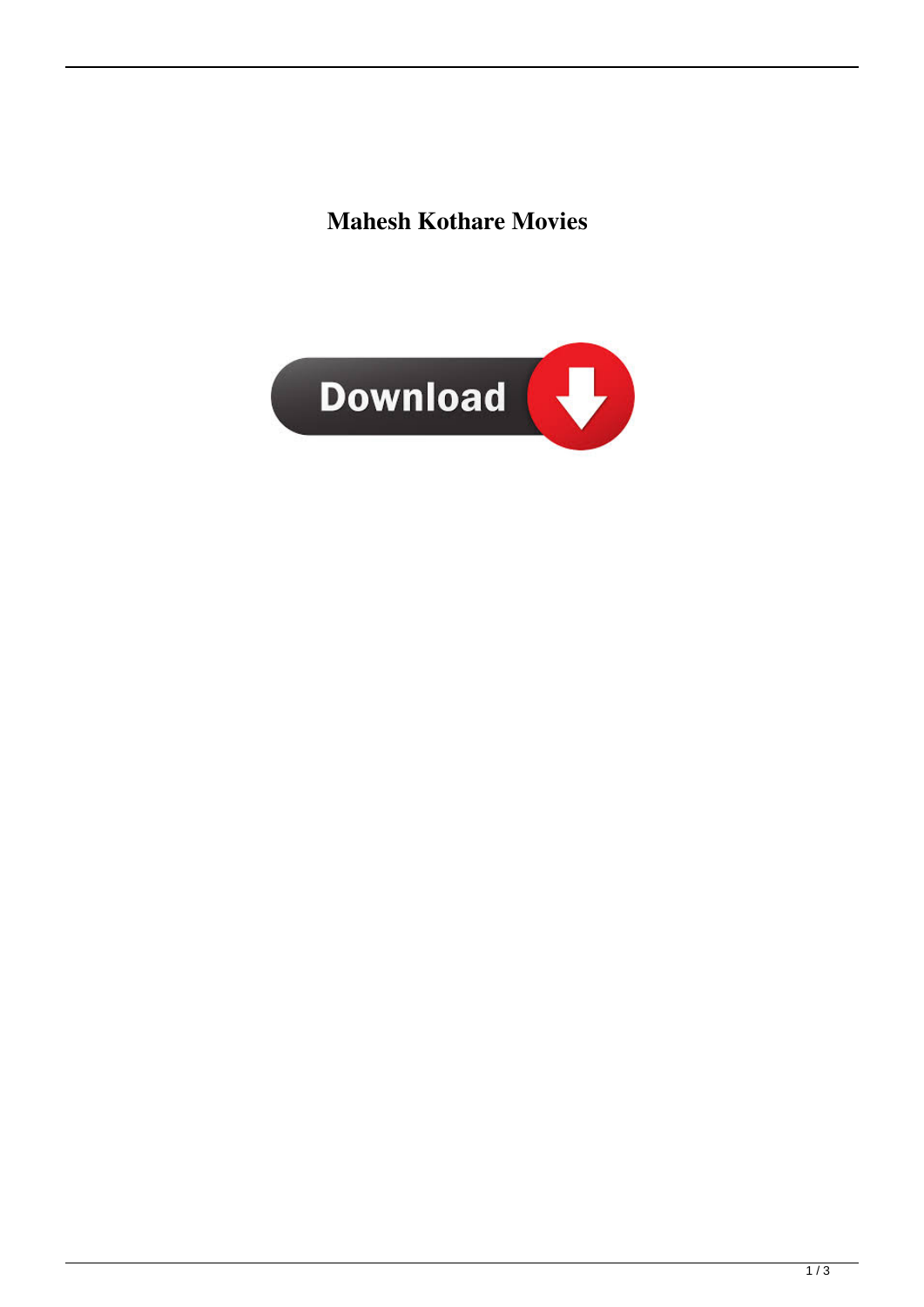Category:1989 films Category:Indian films Category:1980s Hindi-language films Category:Marathi-language films Category:Indian thriller films Category:Films directed by Mahesh KothareImprovement of clinical outcomes by early extubation of patients undergoing non-cardiac surgery. The primary objective of this study was to evaluate the effect of early extubation after non-cardiac surgery in a large volume coronary care unit in terms of changes in the postoperative blood pressure, heart rate, and incidence of pulmonary complications. As a secondary objective, we aimed to identify factors that could predict the risk for re-intubation and length of stay in the ICU. This was a retrospective chart review conducted at a medium volume coronary care unit. All patients who were extubated within 24 h after surgery were included. Of all patients, 1678 were eligible for the study. Extubation was not performed in 22.8% due to severe comorbidities. In the remaining patients, extubation was performed in 75.2%, and 67.2% were successfully extubated after surgery. There were no differences in patients' characteristics between those who were successfully and unsuccessfully extubated, except in the proportion of patients with pulmonary hypertension, who were significantly more frequent among the failed extubation group. The incidence of acute myocardial infarction, acute coronary syndrome, cardiac failure, atrial fibrillation, and re-intubation did not differ significantly between the successful and the failed extubation group. Mechanical ventilation for more than 24 h, postoperative bleeding, and re-intubation were each independently associated with increased risk for re-intubation. None of these variables were significantly associated with ICU stay. In conclusion, this study demonstrated that early extubation after non-cardiac surgery is feasible in a large volume coronary care unit.Achieve your fitness goals with six simple yet comprehensive workouts that can be done at home or on the go, with no equipment required. We offer a range of fitness programs that target your body and help you achieve your own personal fitness goals. Dietitians offer support when it comes to improving your diet and fitness at the same time. They help by guiding you with a sensible, balanced nutrition plan and provide the knowledge and tips to help you make the right diet choices. Sports injury and health care specialists offer professional treatment that can prevent injury and assist when you do sustain